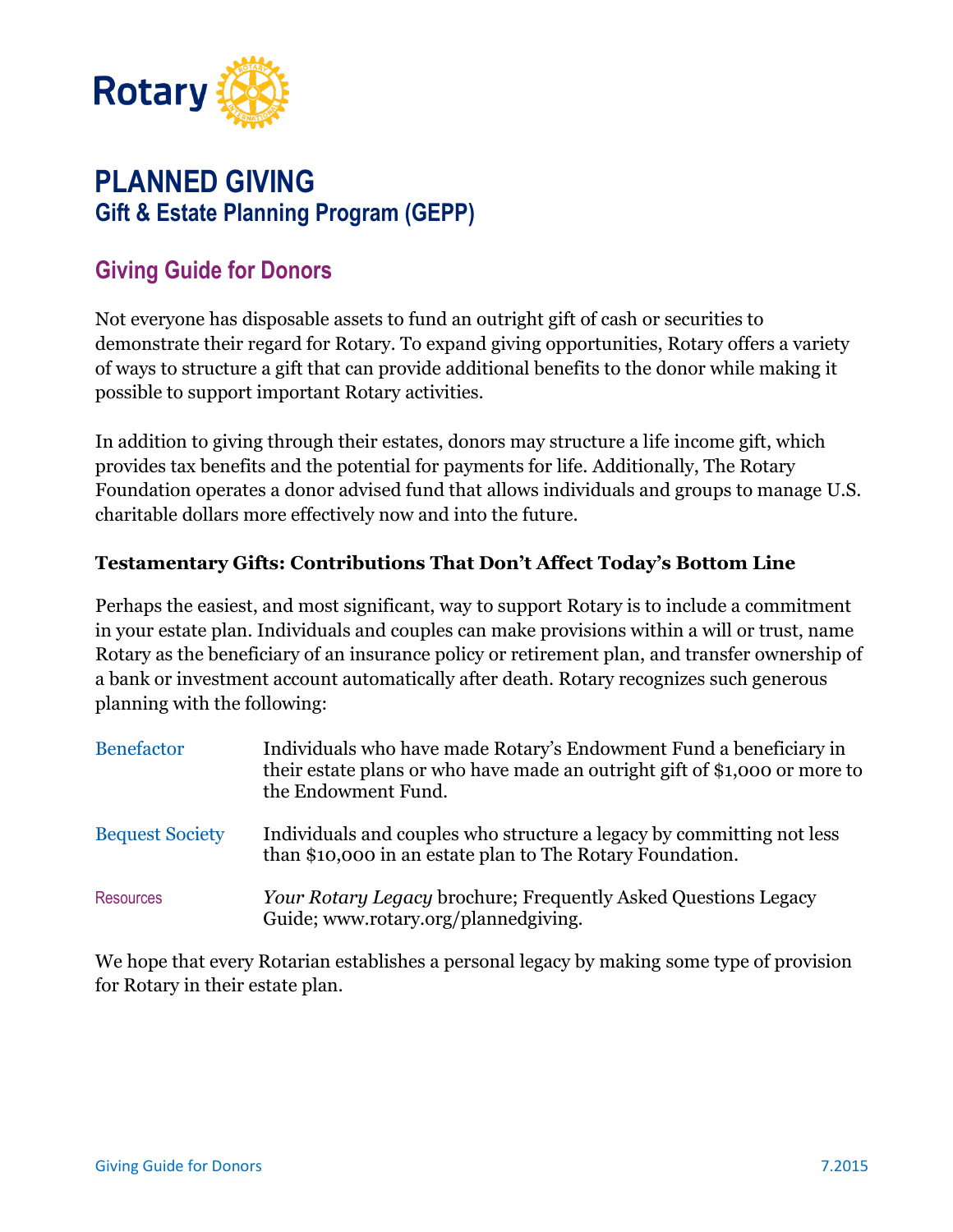## **Life Insurance: Transform Protection into Progress**

Sometimes the best gift is right under your nose. Often individuals purchase life insurance and come to realize later that they no longer need the potential benefit. You can easily transform that family and personal protection into good works and community support worldwide.

| <b>Beneficiary</b>           | Name The Rotary Foundation as the beneficiary of an existing life<br>insurance policy, and you will receive Benefactor or Bequest Society<br>recognition.                                                                                                                                          |
|------------------------------|----------------------------------------------------------------------------------------------------------------------------------------------------------------------------------------------------------------------------------------------------------------------------------------------------|
| <b>Term Life</b>             | Term life insurance policies are not assignable, but you may designate<br>The Rotary Foundation as a beneficiary. No recognition is given until<br>payment is made under the policy.                                                                                                               |
| <b>Transfer</b><br>Ownership | Whole and universal life insurance policies may accrue cash value and<br>are usually assignable. The donor of a whole or universal life insurance<br>policy will receive Major Donor recognition at the time ownership is<br>assigned to the Foundation and accepted by Rotary. Limitations apply. |
| <b>Resources</b>             | <b>Rotary Foundation Gift Acceptance Policy;</b><br>www.rotary.org/plannedgiving.                                                                                                                                                                                                                  |

#### **Life Income Gift (U.S. only): Contributions That Can Increase Disposable Income**

People are often surprised to learn that they can make a gift and obtain special benefits, such as a tax deduction, lifetime payments, payment rates higher than a CD or dividends, future financial security, and capital gains tax avoidance — all with one gift. Life income gifts come in several shapes and sizes to meet many donor needs, and all of them offer appropriate Major Donor and or Arch C. Klumph Society recognition.

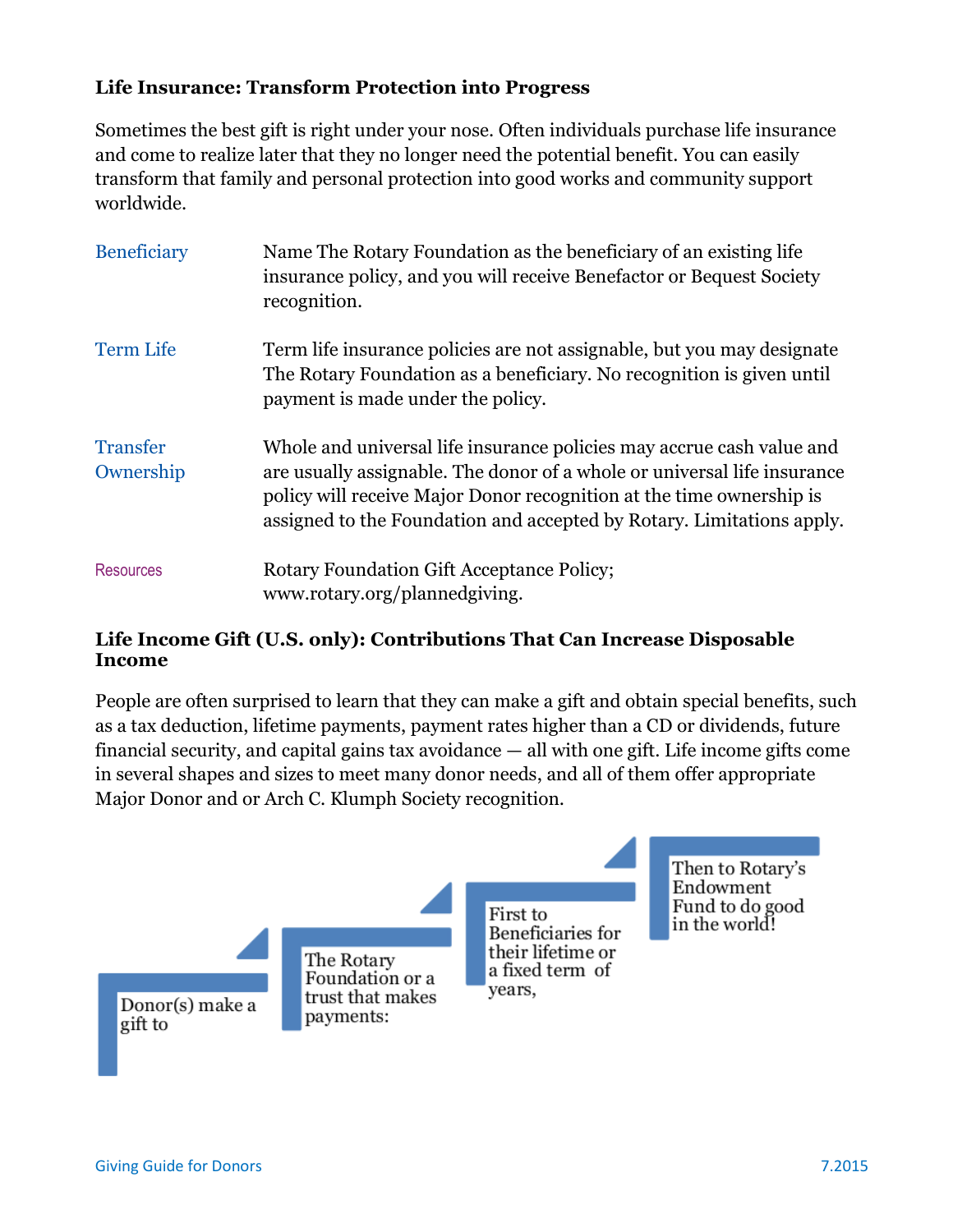| <b>Charitable Gift</b><br><b>Annuities</b> | Simple. Comforting. Give a gift of cash or publicly traded securities and<br>get a contract from Rotary to pay you or a loved one a fixed amount<br>each year regardless of fluctuations in the economy. You will receive a<br>charitable tax receipt in the year of the gift and avoid immediate capital<br>gains tax for gifts of appreciated securities. Make your gift and know you<br>have supplemented your financial future.                                                                                                         |
|--------------------------------------------|---------------------------------------------------------------------------------------------------------------------------------------------------------------------------------------------------------------------------------------------------------------------------------------------------------------------------------------------------------------------------------------------------------------------------------------------------------------------------------------------------------------------------------------------|
| <b>Deferred Gift</b><br>Annuity            | Instead of taking your annuity payments immediately, defer the start<br>date to allow Rotary to provide a higher payment rate. You can plan for<br>retirement or other future life events and maximize your benefit with<br>higher payment rates and tax benefits. Each case is unique so<br>request a sample illustration and always speak with your financial<br>adviser.                                                                                                                                                                 |
| Idea                                       | Be creative; set up an annuity that starts paying your loved one a fixed<br>amount each year in their birthday month. They will love the extra fun-<br>money and the fact that you are supporting Rotary while celebrating their<br>birthday.                                                                                                                                                                                                                                                                                               |
| Pooled<br><b>Income Fund</b>               | Your gift is pooled with contributions from other donors and invested.<br>The income paid is based on the fair market value of the gift and the<br>variable rate of return that the fund is producing. The fund's investment<br>objective is to secure a reasonable current rate of return consistent with<br>the preservation and long-term growth of principal. A gift to the Pooled<br>Income Fund offers nice tax benefits and a hedge against inflation.                                                                               |
| <b>Charitable Trusts</b>                   | Establishing an irrevocable charitable remainder trust (CRT) has<br>additional costs, but offers similar benefits to an annuity - flexibility and<br>a variety of options. A CRT can be funded with cash, real estate,<br>publicly traded stock, closely held stock, and certain other assets.<br>Payments are not backed by Rotary but instead by the trust assets<br>alone, and the trust has the opportunity to increase with market<br>performance. The trust pays the income beneficiaries at a rate of not less<br>than five percent. |
|                                            | If The Rotary Foundation is named as the sole, irrevocable beneficiary of<br>the remainder interest of a trust, Rotary can split the fees and act as<br>trustee for the following CRT options:                                                                                                                                                                                                                                                                                                                                              |
|                                            | A Charitable Remainder Annuity Trust, which provides fixed<br>payments that are a percentage of the initial trust value, which is<br>determined when the gift is made. Additions cannot be made to an<br>annuity trust, nor can it be funded with real estate.                                                                                                                                                                                                                                                                              |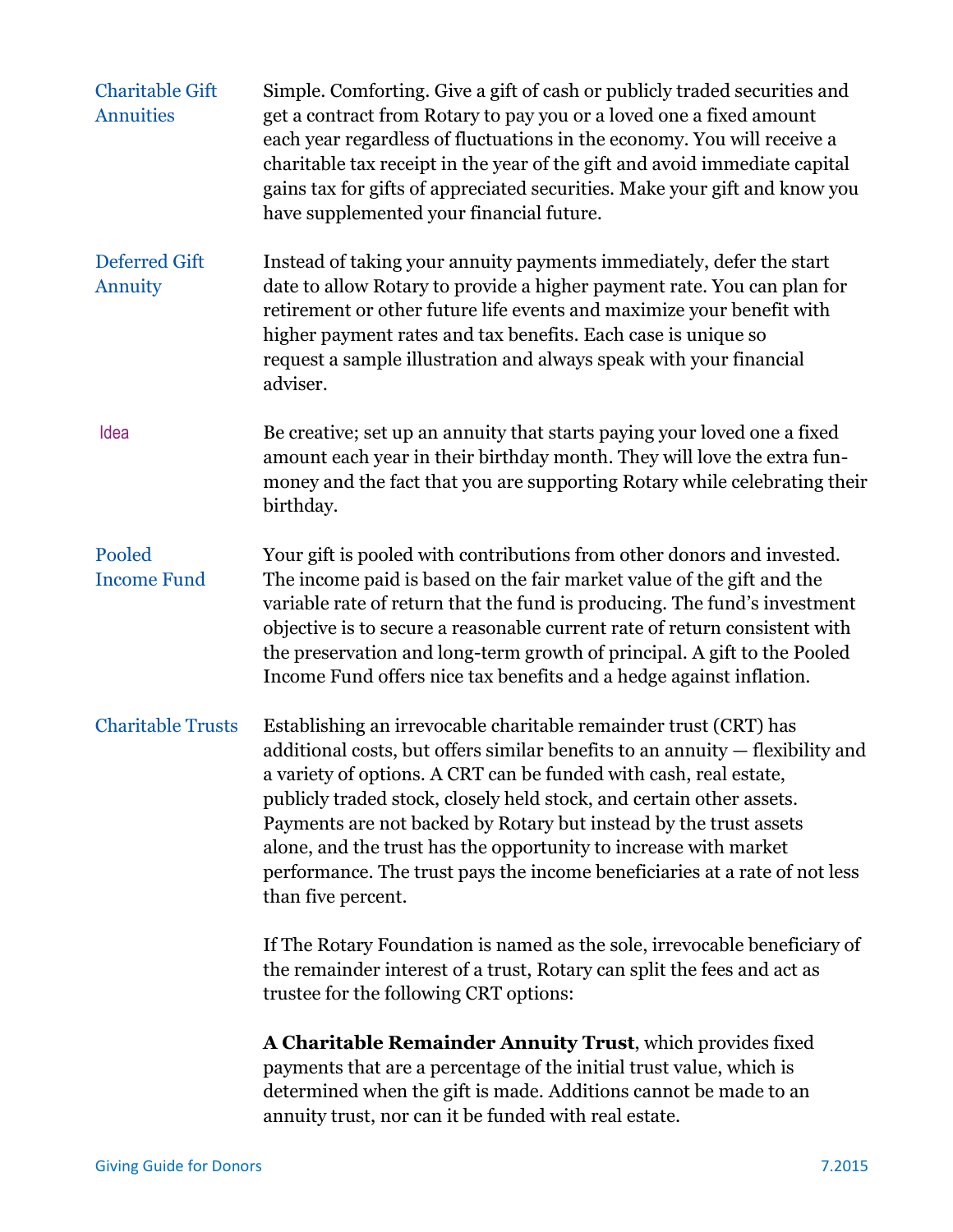|                  | A Charitable Remainder Unitrust, which provides variable<br>payments that are a fixed percentage of a fluctuating amount (the<br>fair market value of the trust determined annually).                                                                                                                                 |
|------------------|-----------------------------------------------------------------------------------------------------------------------------------------------------------------------------------------------------------------------------------------------------------------------------------------------------------------------|
|                  | A Charitable Remainder Unitrust with a flip provision, which<br>provides initial payments of only trust income. Then, after a certain date<br>or event, the payments flip to a straight percentage payout. This option is<br>ideal for retirement planning and gifts of real estate.                                  |
| Limitations      | Available in the U.S. (opportunities may vary by state). All life income<br>gifts have a minimum beneficiary age of 50 and a minimum gift value:<br>\$100,000 for trusts, \$10,000 for annuities, and \$5,000 for the Pooled<br>Income Fund. All remainder amounts benefit The Rotary Foundation's<br>Endowment Fund. |
| <b>Resources</b> | Planned giving officer and www.rotary.org/plannedgiving.                                                                                                                                                                                                                                                              |

# **Charitable Lead Trust (U.S. only): Provide Support and Transfer to Heirs Tax Free**

| Charitable        | Assets are placed into a trust that annually pays Rotary from the income    |
|-------------------|-----------------------------------------------------------------------------|
| <b>Lead Trust</b> | and if necessary from trust assets; the assets are returned to the donor or |
|                   | donor's designee (usually heirs) at the end of the trust term. Major        |
|                   | Donor recognition is awarded for the amount calculated to ultimately        |
|                   | benefit Rotary. While Rotary does not act as trustee, we are happy to       |
|                   | discuss the options for making a gift to the Foundation via trust.          |

#### Resources www.rotary.org/plannedgiving.

#### **Donor Advised Fund (U.S. only): Manage Charitable Contributions with Ease through Rotary**

Donor Advised A DAF is easier than having your own foundation. Open an account Fund (DAF) with \$10,000 or more and recommend grants to your favorite U.S.based charities at your convenience. You decide how you want account funds invested and when to make grants to IRS-approved charities. Rotary provides professional asset management and takes care of all of the administrative details.

> Contributions are irrevocable and U.S. tax deductible in the year they are made, allowing you to maximize your deductions in years when it would be most beneficial. With gifts of appreciated publicly traded securities, you will have no capital gains tax liability.

> Rotary offers individual and legacy accounts for Rotarians and friends of Rotary, and group accounts for clubs, districts, and Rotary-affiliated